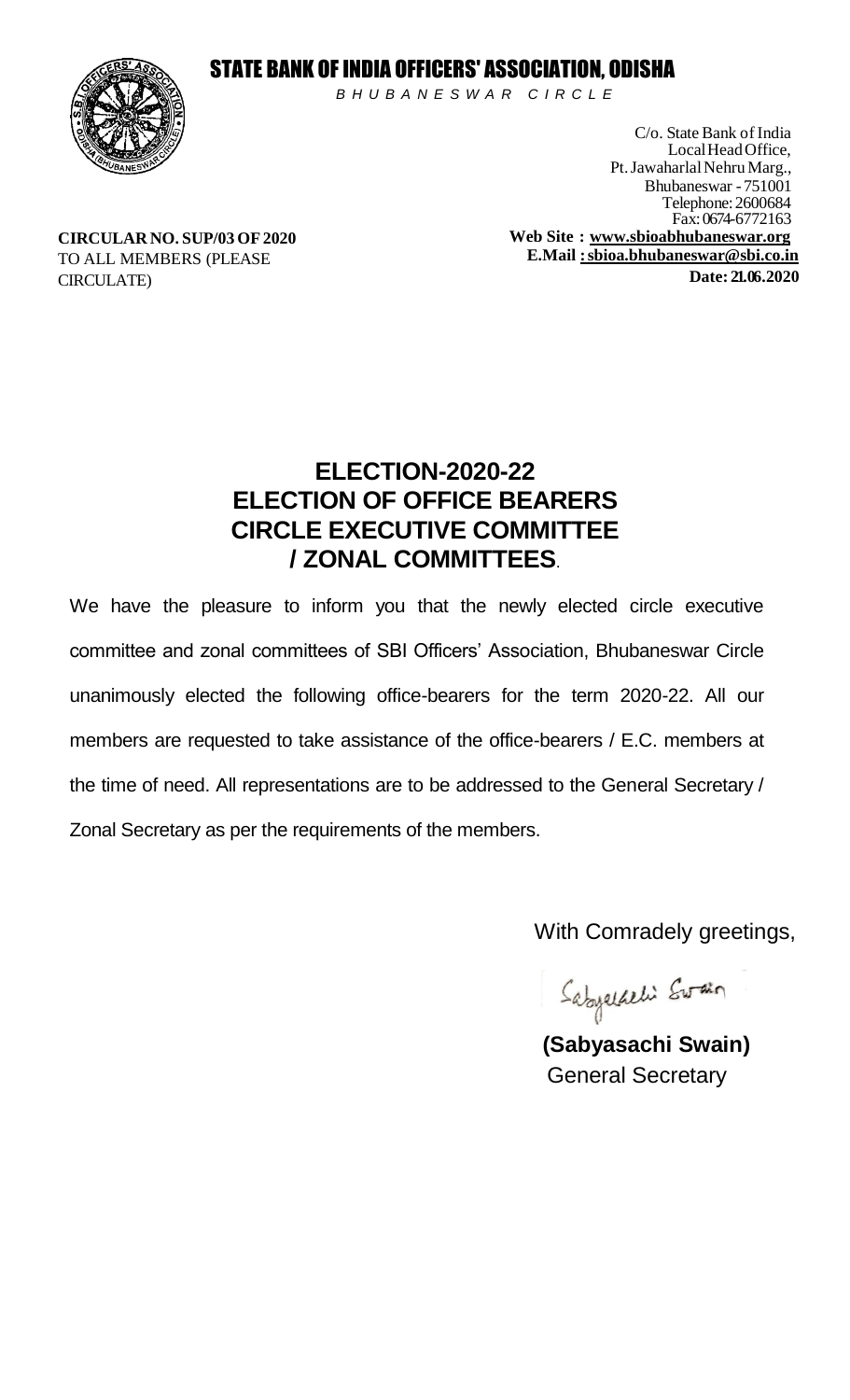#### **CIRCLE EXECUTIVE COMMITTEE**

| SL <sub>NO</sub> . | <b>NAME OF THE CANDIDATE</b>  | <b>DESIGNATION</b>          | <b>PLACE OF POSTING</b>              | <b>MOBILE</b><br>N <sub>O</sub> |
|--------------------|-------------------------------|-----------------------------|--------------------------------------|---------------------------------|
| $\mathbf{1}$       | ARUN KUMAR BISHOYI            | <b>PRESIDENT</b>            | LHO, BHUBANESWAR                     | 9437080964                      |
| $\overline{2}$     | DURGA PRASAD MAHAPATRA        | <b>VICE PRESIDENT</b>       | AO-II, BHUBANESWAR                   | 9937011031                      |
| 3                  | SABYASACHI SWAIN              | <b>GENERAL SECRETARY</b>    | LHO, BHUBANESWAR                     | 9437366018                      |
| $\overline{4}$     | <b>D.S.P MISHRA</b>           | DY.GENERAL SECRETARY        | <b>RACPC</b><br>,BHUBANESWAR         | 9437577939                      |
| 5                  | <b>SADA SHIBA BISHI</b>       | ORGANISING SECRETARY        | LHO, BHUBANESWAR                     | 9437064237                      |
| 6                  | <b>GOLDEN TOPNO</b>           | <b>SECRETARY(FINANCE)</b>   | LHO, BHUBANESWAR                     | 7894428086                      |
| 7                  | <b>RAJESH KUMAR SAHOO</b>     | ASST. GEN. SECRETARY        | LHO, BHUBANESWAR                     | 9437063924                      |
| 8                  | <b>SK ISMAIL</b>              | ASST. GEN. SECRETARY        | LHO, BHUBANESWAR                     | 9439290785                      |
| 9                  | <b>SUSMITA PATI BANERJEE</b>  | ASST. GEN. SECRETARY        | <b>BHUBANESWAR BR</b>                | 9438089184                      |
| 10                 | <b>MANOJ KUMAR PRADHAN</b>    | ASST. GEN. SECRETARY        | <b>AO BBSR Z-II</b>                  | 9437679209                      |
| 11                 | <b>BISWABHANU SATRUSALLYA</b> | <b>ASST. SECY (FINANCE)</b> | <b>KENDRAPARA</b>                    | 9437143580                      |
| 12                 | <b>RANJAN KUMAR SAHOO</b>     | <b>CIRCLE E.C</b>           | <b>PBB BARGARH</b>                   | 9937936193                      |
| 13                 | TAPAN KUMAR MOHANTY           | <b>CIRCLE E.C</b>           | <b>RBO PHULBANI</b>                  | 7978750126                      |
| 14                 | DHIRENDRA KUMAR MAJHI         | <b>CIRCLE E.C</b>           | <b>RAJPATH</b><br><b>BHUBANESAWR</b> | 9437188985                      |
| 15                 | <b>SURYAKANTA DAS</b>         | <b>CIRCLE E.C</b>           | LHO, BHUBANESWAR                     | 8118050306                      |
| 16                 | <b>TAPASH MOHANTY</b>         | <b>CIRCLE E.C</b>           | LHO, BHUBANESWAR                     | 9937021192                      |
| 17                 | PRABHAT KUMAR BEHERA          | <b>CIRCLE E.C</b>           | <b>JAMANKIRA</b>                     | 9853188832                      |
| 18                 | SMT. KALPANA PANDA            | <b>CIRCLE E.C</b>           | <b>SAHEEDNAGAR</b><br><b>MARKET</b>  | 9437049994                      |
| 19                 | A ADINARAYAN RAO              | <b>CIRCLE E.C</b>           | <b>BERHAMPUR BAZAR</b>               | 9437071287                      |
| 20                 | AJAY KUMAR PRADHAN            | <b>CIRCLE E.C</b>           | <b>DARINGBADI</b>                    | 9437301547                      |

# **BHUBANESWAR ZONE-I, ZONAL COMMITTEE**

| SL.NO.         | <b>NAME OF THE CANDIDATE</b>              | <b>DESIGNATION</b>          | <b>PLACE OF POSTING</b>    | <b>MOBILE</b><br>N <sub>O</sub> |
|----------------|-------------------------------------------|-----------------------------|----------------------------|---------------------------------|
| $\mathbf{1}$   | <b>RAJENDRA NATH DAS</b>                  | <b>ZONAL PRESIDENT</b>      | HLST, Z-I BBSR             | 9861721101                      |
| 2              | <b>BHAWANI SHANKAR RATH</b>               | <b>ZONAL VICE PRESIDENT</b> | <b>RACPC BBSR</b>          | 9437017730                      |
| $\overline{3}$ | <b>NABA KISHORE SAHOO</b>                 | <b>ZONAL SECRETARY</b>      | <b>SARB BBSR</b>           | 9438360078                      |
| 4              | RAMESH CHANDRA MALLICK                    | <b>ASST.ZONAL SECRETARY</b> | <b>SARB CUTTACK</b>        | 9437038800                      |
| 5              | <b>SUSHANTA KUMAR</b><br><b>PANIGRAHI</b> | <b>ASST.ZONAL SECRETARY</b> | <b>RACPC BBSR</b>          | 9777577277                      |
| 6              | <b>BISWARANJAN BARIK</b>                  | <b>TREASURER</b>            | <b>RACPC BBSR</b>          | 9439581818                      |
| $\overline{7}$ | <b>DEBADUTTA SAHOO</b>                    | <b>E.C. MEMBERS</b>         | PATIA, BBSR                | 9861128116                      |
| 8              | NIRMAL KUMAR ROUT                         | <b>E.C. MEMBERS</b>         | <b>RBO CUTTACK</b>         | 7894428231                      |
| 9              | <b>BIRENDRANATH NAYAK</b>                 | <b>E.C. MEMBERS</b>         | <b>CUTTACK</b>             | 9438534991                      |
| 10             | RAMESH KUMAR NAYAK                        | <b>E.C. MEMBERS</b>         | <b>RBO-I BBSR</b>          | 9439862128                      |
| 11             | <b>BAIDURJYA NATH KAR</b>                 | <b>E.C. MEMBERS</b>         | <b>LHO</b>                 | 9337103660                      |
| 12             | KISSA GOUTAMI PATTANAIK                   | <b>E.C. MEMBERS</b>         | <b>JAGATSINGHPUR BAJAR</b> | 9437152171                      |
| 13             | <b>TANMOY DASGUPTA</b>                    | <b>E.C. MEMBERS</b>         | <b>CUTTACK CITY</b>        | 9438678201                      |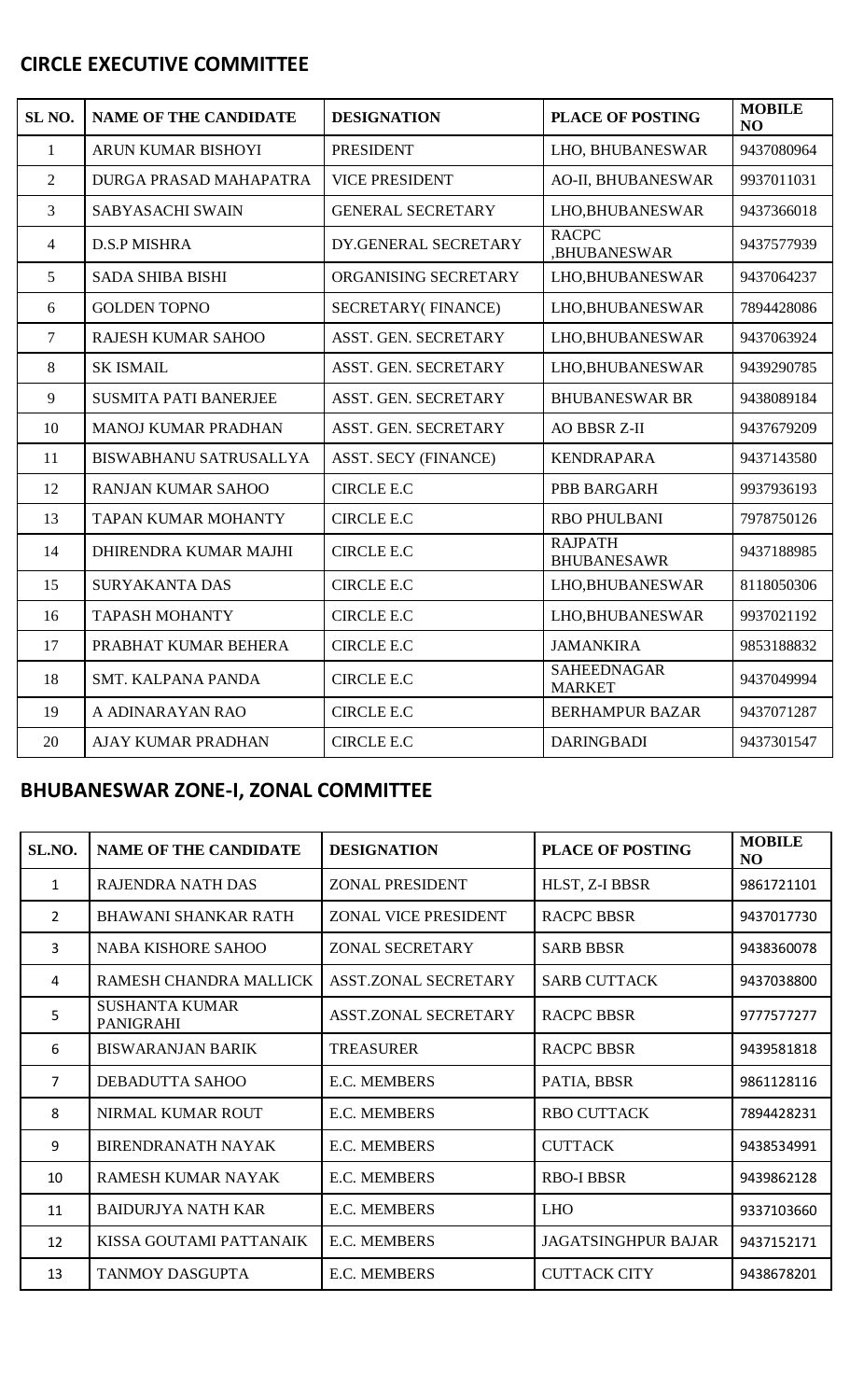## **BHUBANESWAR ZONE –II , ZONAL COMMITTEE**

| SL.NO.         | <b>NAME OF THE CANDIDATE</b>       | <b>DESIGNATION</b>          | <b>PLACE OF POSTING</b>      | <b>MOBILE</b><br>N <sub>O</sub> |
|----------------|------------------------------------|-----------------------------|------------------------------|---------------------------------|
| 1              | <b>SANAT KUMAR SAHU</b>            | <b>ZONAL PRESIDENT</b>      | <b>AO BBSR-II</b>            | 9090763063                      |
| $\overline{2}$ | PADMALOCHAN NAYAK                  | <b>ZONAL VICE PRESIDENT</b> | <b>MINNING ROAD KEONJHAR</b> | 9337805109                      |
| 3              | <b>AMITABH DAS</b>                 | <b>ZONAL SECRETARY</b>      | <b>ANGUL</b>                 | 9439330087                      |
| 4              | SIBABRATA SATAPATHY                | <b>ASST.ZONAL SECRETARY</b> | <b>PATTAMUNDAI</b>           | 9437090530                      |
| 5              | PRADEEP KUMAR PANIGRAHI            | <b>ASST.ZONAL SECRETARY</b> | PROOF ROAD BALASORE          | 9776355346                      |
| 6              | <b>MARIANUS KUJUR</b>              | <b>ZONAL TREASURER</b>      | <b>AO BBSR-II</b>            | 9937384212                      |
| $\overline{7}$ | ANANDA CHANDRA<br><b>DANDASENA</b> | <b>E.C. MEMBERS</b>         | <b>RBO JAJPUR</b>            | 9777659589                      |
| 8              | <b>ANUP KUAMR DAS</b>              | <b>E.C. MEMBERS</b>         | STNBAZAR DHENKANAL           | 8280279166                      |
| 9              | <b>SABITA LUGUN</b>                | <b>E.C. MEMBERS</b>         | <b>AO BBSR-II</b>            | 7681888002                      |
| 10             | <b>BHAGABAT DAS</b>                | <b>E.C. MEMBERS</b>         | <b>CHANDIPUR</b>             | 9437475086                      |
| 11             | <b>BIPIN BIHARI BEHERA</b>         | <b>E.C. MEMBERS</b>         | <b>RBO JAJPUR</b>            | 9439282020                      |
| 12             | MEGHRAY MARANDI                    | <b>E.C. MEMBERS</b>         | <b>RAIRANGPUR</b>            | 9438397666                      |
| 13             | <b>SANJAY KUMAR ORAM</b>           | <b>E.C. MEMBERS</b>         | <b>BHADRAK</b>               | 9439276173                      |

### **BERHAMPUR ZONAL COMMITTEE**

| SL.NO.         | <b>NAME OF THE CANDIDATE</b>    | <b>DESIGNATION</b>          | <b>PLACE OF POSTING</b> | <b>MOBILE</b><br>N <sub>O</sub> |
|----------------|---------------------------------|-----------------------------|-------------------------|---------------------------------|
| $\mathbf{1}$   | RABINDRA KUMAR RATH             | <b>ZONAL PRESIDENT</b>      | <b>RBO-6 BERHAMPUR</b>  | 9437258641                      |
| $\overline{2}$ | <b>G PRASAD</b>                 | <b>ZONAL VICE PRESIDENT</b> | <b>ORKEL</b>            | 9437181136                      |
| $\overline{3}$ | SOMANATH NANDA                  | <b>ZONAL SECRETARY</b>      | <b>RBO-2 BERHAMPUR</b>  | 9437019713                      |
| 4              | <b>DEBANANDA BHOI</b>           | <b>ASST.ZONAL SECRETARY</b> | <b>RBO BHAWANIPATNA</b> | 9937212254                      |
| 5              | <b>BISWA RANJAN PRUSTY</b>      | <b>ASST.ZONAL SECRETARY</b> | <b>RBO PHULBANI</b>     | 8595545135                      |
| 6              | RADHA KRISHNA<br><b>ACHARYA</b> | <b>ZONAL TREASURER</b>      | <b>BERHAMPUR BRANCH</b> | 7894566318                      |
| $\overline{7}$ | <b>K ARJUN PATRA</b>            | <b>E.C. MEMBERS</b>         | <b>BEGUNIAPADA</b>      | 9438588218                      |
| 8              | PRADEEP KUMAR PADHY             | <b>E.C. MEMBERS</b>         | <b>BERHAMPUR BRANCH</b> | 9437660066                      |
| 9              | <b>BROJO BANDHU PATNAIK</b>     | <b>E.C. MEMBERS</b>         | <b>SURADA</b>           | 9438009724                      |
| 10             | <b>SANTANU KUMAR MISRA</b>      | <b>E.C. MEMBERS</b>         | <b>ZO BERHAMPUR</b>     | 9437117455                      |
| 11             | <b>KAILASH MAJHI</b>            | <b>E.C. MEMBERS</b>         | <b>JAIPATNA ADB</b>     | 8249146221                      |
| 12             | PRAMOD KUMAR PATRO              | <b>E.C. MEMBERS</b>         | PHULBANI                | 9439339588                      |
| 13             | <b>SIMANCHAL BEHERA</b>         | <b>E.C. MEMBERS</b>         | <b>G UDAYAGIRI</b>      | 9583225694                      |